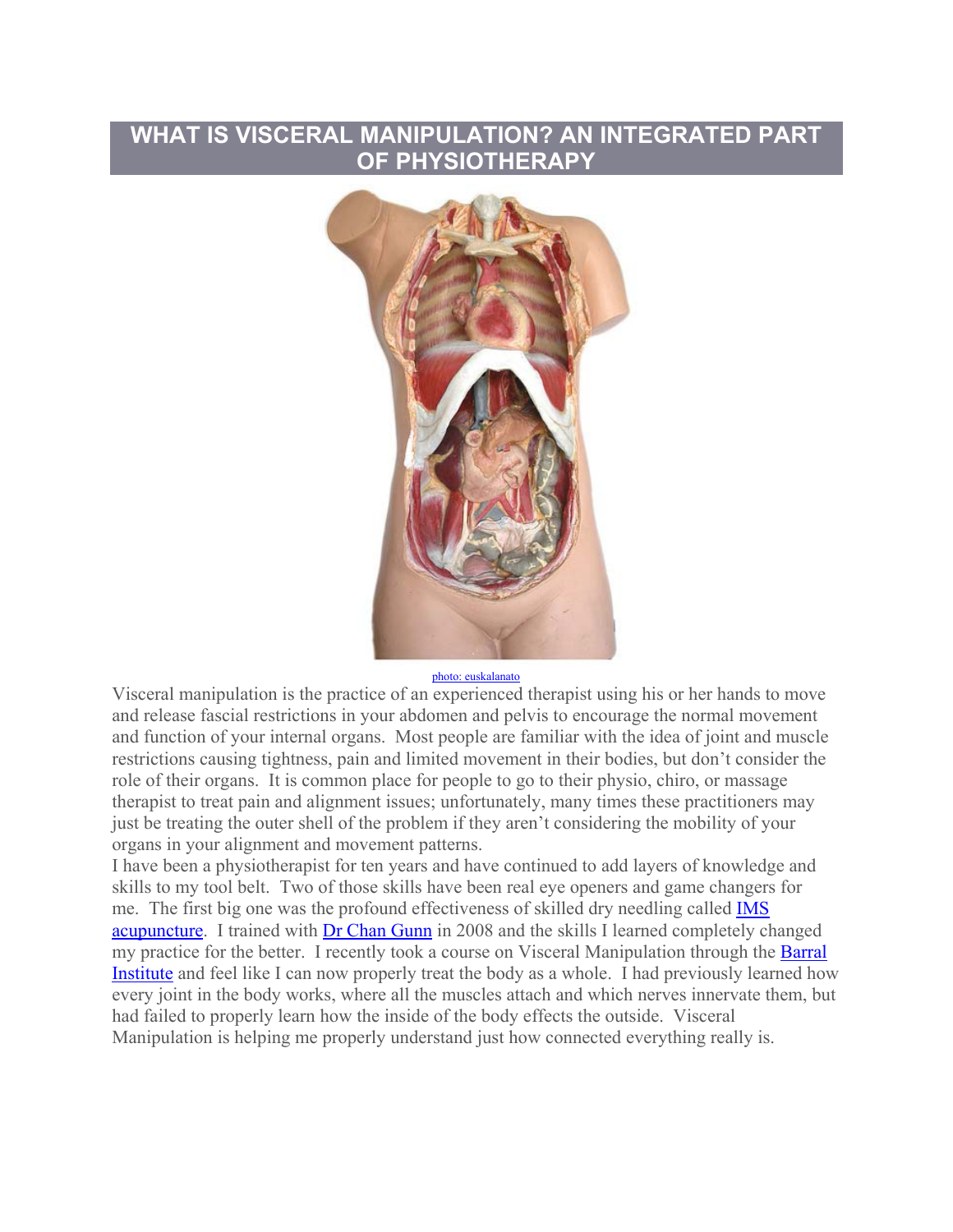Your trunk and pelvis form a boney, muscular, fascial outer shell to protect and encase all of your internal organs. Your organs are not just loosely floating around in there though; they are mostly supported by tissue called fascia and pleura. The whole thing is a sealed system under pressure that squishes everything tightly together; each organ is wrapped in its own pleura and bathed in a little bit of fluid so it can slide and move around or over its neighbouring organs. Things that affect the pressures in the system or the ability of the organs to slide and move around in their close quarters will affect the ability of the body to move and function properly.

Pregnancy, abdominal surgery, infection, jarring injuries and emotional behaviours can all affect the mobility of your organs or viscera. Pregnancy involves a lot of stretching and reorganizing of most everything in a woman's abdomen; this happens gradually over nine months and the body amazingly figures out how to create space for a whole other person in there. The issues can arise more during and after labour when everything is asked to change in a relatively short period of time. There is a huge pressure change and all of a sudden organs can start dropping back down; whether they find their proper, functional place to be depends on how the labour went, how much damage there was to the supportive muscles and if any surgery was done.

C-Sections are a much more invasive surgery than most people realize, but any abdominal surgery will create 'stickiness' in the viscera. As I mentioned, your organs are bathed in a small amount of fluid to allow them to slide around as you move; any time you expose the abdomen to air and surgical lights it is bound to create some dryness or stickiness that restricts normal mobility of the organs. A therapist trained in visceral manipulation by means of light touch can assess and treat any restrictions to help restore mobility.

Because the fascial wrappings of your organs are essentially one big continuous piece of connective tissue, restrictions in one area can manifest as symptoms in other areas. A good analogy is to wear a relatively tight T-shirt and twist a piece in one corner up into a knot. You will likely see and feel the pull from your lower left abdomen all the way up in your right shoulder; this same concept effectively happens inside you. Your body will start to 'hug' or protect the area of restriction which leads to alignment issues and compensatory movement patterns. Alignment issues and poor movement patterns tend to lead to pain and tension in the boney and muscular systems; treating these usually helps provide relief, but if the problem just keeps coming back, it is quite likely that the root of the problem may be a visceral restriction.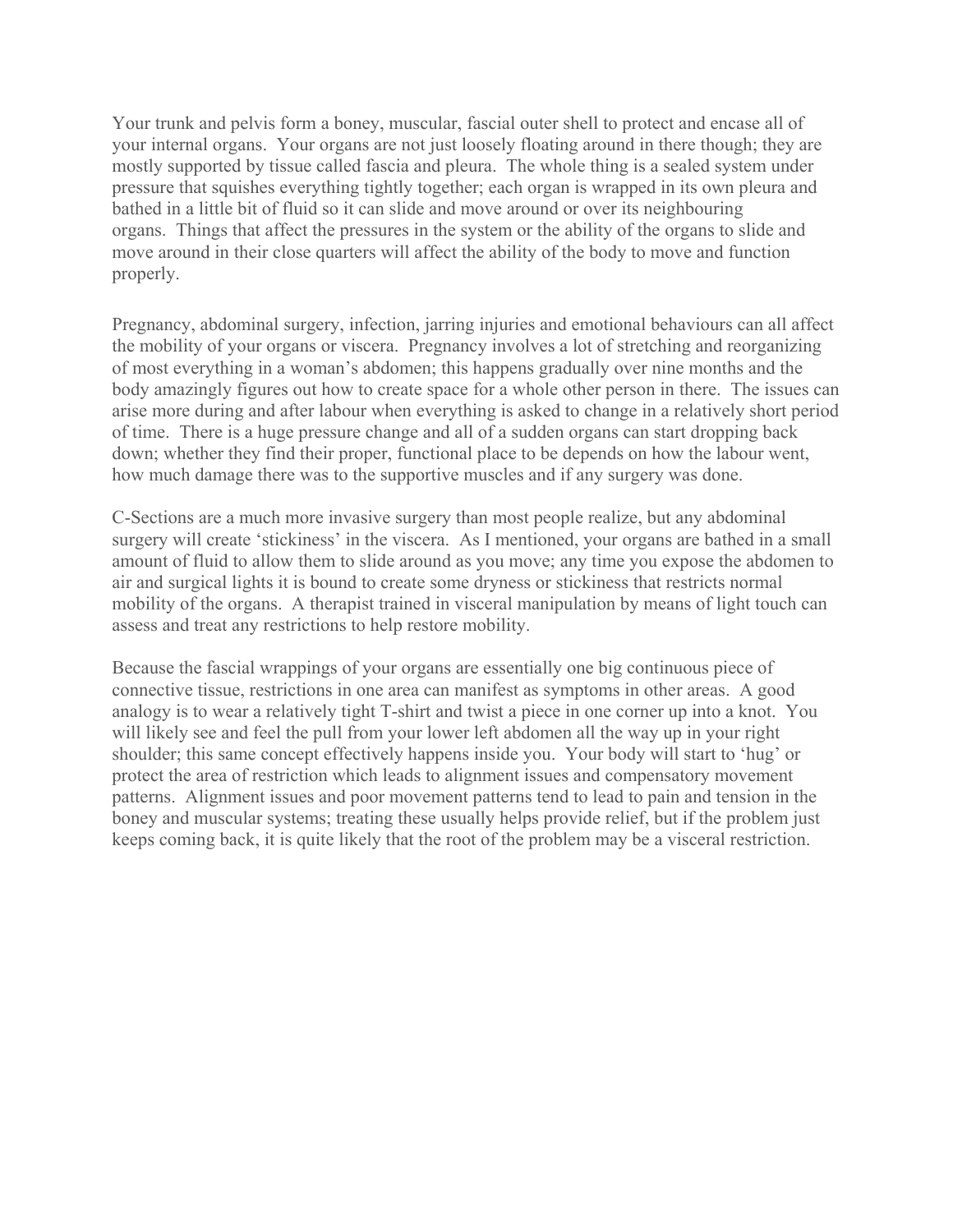

I am relatively new to using visceral manipulation as a treatment modality but have already found it to be the missing piece of the puzzle with many of my clients with stubborn, persistent pain issues. It is a totally painless, light touch form of manual therapy that requires therapists to really know their anatomy. Used in conjunction with other forms of manual therapy, dry needling and movement training it makes most conditions treatable by conservative means.

Jarring forces involved in sports, car accidents and falls can affect your organs just as much as your muscles and bones. The shear forces can create tearing and scar tissue. The impact forces can create bruising. Your body does its best to protect vital organs during extreme forces but in doing so can create an aftermath of restrictions that can result in pain. Therapists should consider that the driving issue behind their client's pain could be coming from something inside that may be harder to get at than just treating the muscles.

The emotional piece was one of the most interesting parts of learning about visceral work. To paraphrase the late Osteopath Dr. John Upledger, our organs echo our emotions. You may have a 'gut feeling' or 'butterflies in your stomach.' In stressful or intense situations your brain passes the stress onto your organs and creates an organ-behaviour relationship. Each person tends to have his or her own weak link in a particular organ and this relates back to their underlying personality traits. A few examples taken from Upledger's poster: Understanding your Organs:

## **The intestines:**

-insecurity, melodramatic, overly chatty, hypochondria

## **The Stomach:**

-Importance of appearance and self image, social status very important, sees power in extroversion, poor self esteem, frustration, spontaneous anger